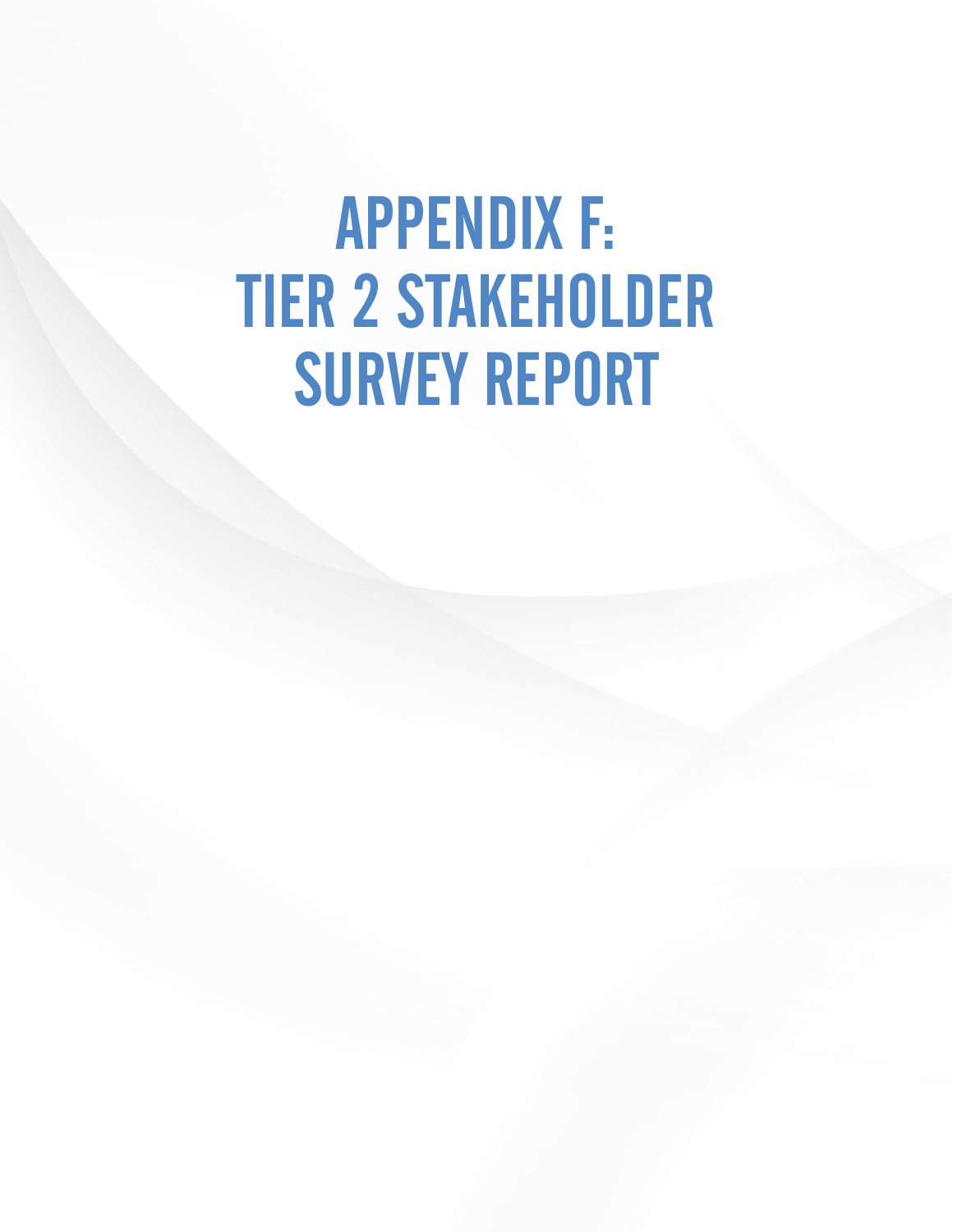



### Stakeholder Survey Report

| 100%                       | 153<br>381                   |          | 153<br>$\bf{0}$ |                     | 7 mins                                                        |
|----------------------------|------------------------------|----------|-----------------|---------------------|---------------------------------------------------------------|
| Completion Rate<br>$\odot$ | <b>Fu</b> Completed          | · Viewed | Started         | $\circ$<br>Dropouts | Average Time<br>$\odot$                                       |
| 050<br>$\ddot{}$           | <b>Response Distribution</b> |          | Countries       |                     | $\textcircled{\texttt{}}$ Responses $\textcircled{\texttt{}}$ |
| ٠                          |                              |          | US              |                     | 100.00%                                                       |
|                            |                              |          | Total           |                     | 100.00%                                                       |
|                            |                              |          |                 |                     |                                                               |

#### Please rank the following based on which elements of improvement provide the most benefit to the state's transportation corridors:

|                                                     | Average Rank |       | 1       |                | $\overline{2}$ | 3     |         | 4     |         | 5            |         |
|-----------------------------------------------------|--------------|-------|---------|----------------|----------------|-------|---------|-------|---------|--------------|---------|
| Improves safety                                     | 1.8          |       |         |                |                |       |         |       |         |              |         |
| Addresses bridge and pavement conditions            | 2.95         |       |         |                |                |       |         |       |         |              |         |
| Provides relief for congestion                      | 3.07         |       |         |                |                |       |         |       |         |              |         |
| Support commerce and job creation                   | 3.22         |       |         |                |                |       |         |       |         |              |         |
| Supports improved accessibility throughout corridor | 3.27         |       |         |                |                |       |         |       |         |              |         |
|                                                     |              | 1     |         | $\overline{2}$ |                |       | 3       |       | 4       | 5            |         |
| Data Table                                          |              |       |         |                |                |       |         |       |         |              |         |
|                                                     | Average Rank | Count | Percent | Count          | Percent        | Count | Percent | Count | Percent | Count        | Percent |
| Improves safety                                     | 1.8          | 72    | 51.8%   | 32             | 23.88%         | 14    | 11.02%  | 14    | 13.21%  | $\mathbf{1}$ | 0.97%   |
| Addresses bridge and pavement conditions            | 2.95         | 19    | 13.67%  | 30             | 22.39%         | 29    | 22.83%  | 20    | 18.87%  | 21           | 20.39%  |
| Provides relief for congestion                      | 3.07         | 21    | 15.11%  | 25             | 18.66%         | 26    | 20.47%  | 19    | 17.92%  | 28           | 27.18%  |
| Support commerce and job creation                   | 3.22         | 14    | 10.07%  | 30             | 22.39%         | 27    | 21.26%  | 19    | 17.92%  | 33           | 32.04%  |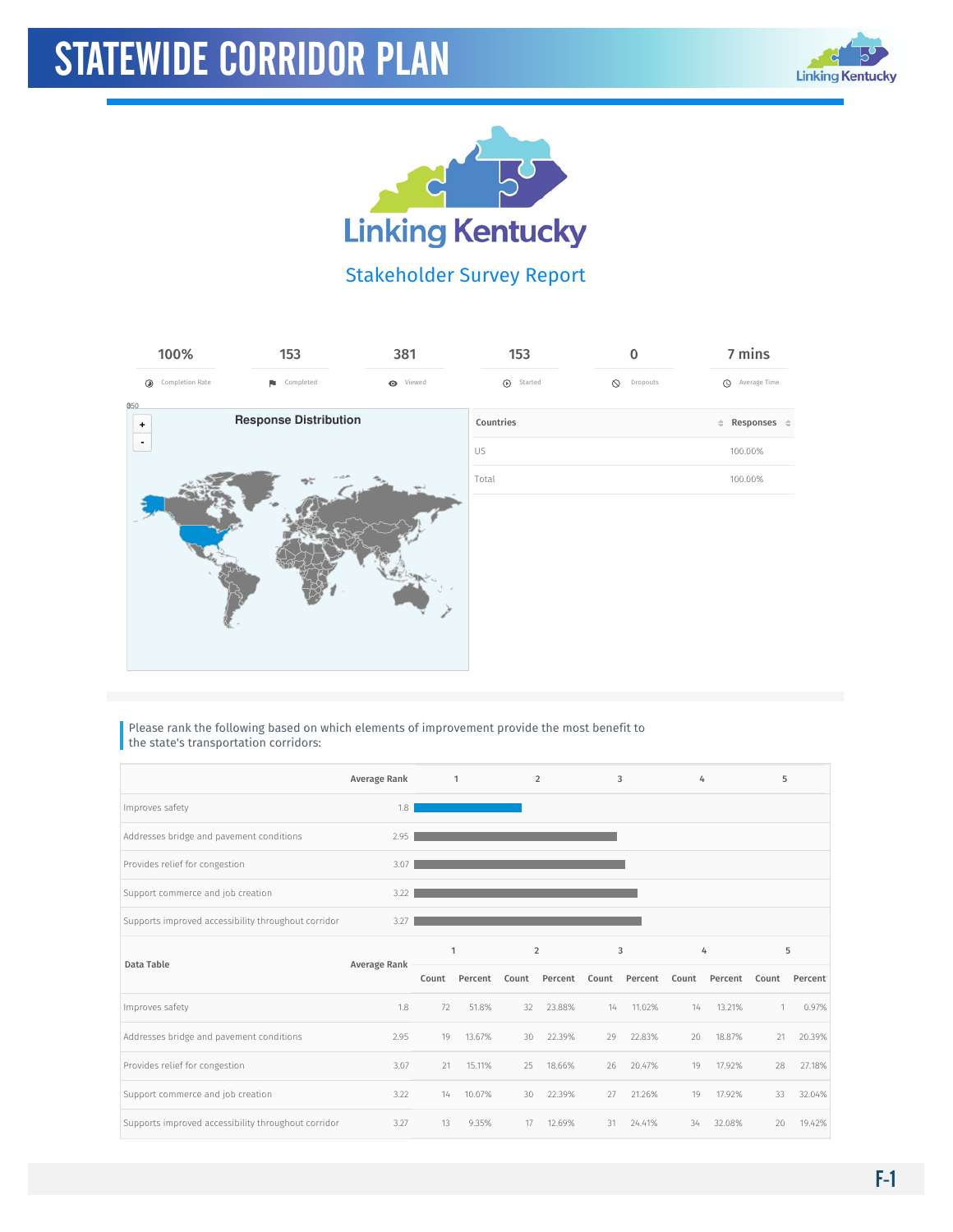

Please weight the following criteria based on their relative importance to improve statewide transportation system (weighting scores should total 100):



| Answer                                              | Count  | Percent | 20% | 40% | 60% | 80% | 100% |
|-----------------------------------------------------|--------|---------|-----|-----|-----|-----|------|
| Provides relief to congestion                       | 19.44  | 18.63%  |     |     |     |     |      |
| Improves safety                                     | 32.42  | 31.06%  |     |     |     |     |      |
| Provides improved accessibility throughout corridor | 14.86  | 14.23%  |     |     |     |     |      |
| Addresses bridge and pavement conditions            | 20.31  | 19.46%  |     |     |     |     |      |
| Supports commerce and job creation                  | 17.35  | 16.62%  |     |     |     |     |      |
| Total                                               | 104.38 | 100%    |     |     |     |     |      |

To help determine the relative importance of corridor mobility improvements, please weight the following criteria (weighting scores should total 100):



| Answer                                        | Count  | Percent | 20% | 40% | 60% | 80% | 100% |
|-----------------------------------------------|--------|---------|-----|-----|-----|-----|------|
| Congestion relief along the corridor segment  | 39.17  | 38.61%  |     |     |     |     |      |
| Congestion relief to the statewide as a whole | 30.4   | 29.97%  |     |     |     |     |      |
| Corridor truck volume                         | 31.87  | 31.42%  |     |     |     |     |      |
| Total                                         | 101.44 | 100%    |     |     |     |     |      |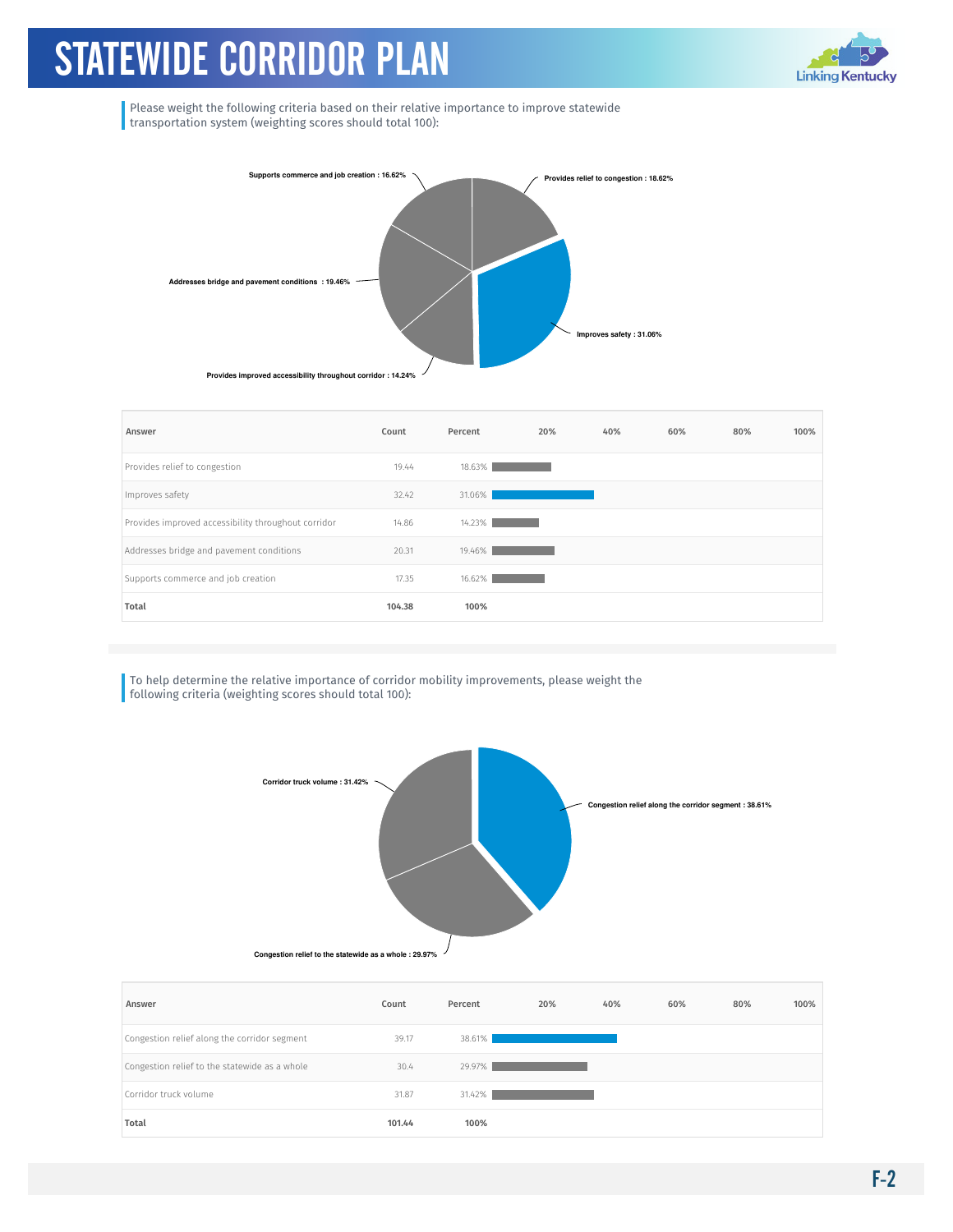

To help determine the relative importance of corridor accessibility improvements, please weight the following criteria (weighting scores should total 100):



| Answer                                           | Count  | Percent | 20% | 40% | 60% | 80% | 100% |
|--------------------------------------------------|--------|---------|-----|-----|-----|-----|------|
| Number of long-distance trips served by corridor | 44.67  | 44.62%  |     |     |     |     |      |
| Travel time savings to key destinations          | 55.44  | 55.38%  |     |     |     |     |      |
| Total                                            | 100.11 | 100%    |     |     |     |     |      |

To help determine the relative importance of corridor infrastructure improvements, please weight the following criteria (weighting scores should total 100):



| Pavement condition<br>53.46%<br>53.66 |  |
|---------------------------------------|--|
|                                       |  |
| Bridge condition<br>46.54%<br>46.71   |  |
| Total<br>100.37<br>100%               |  |